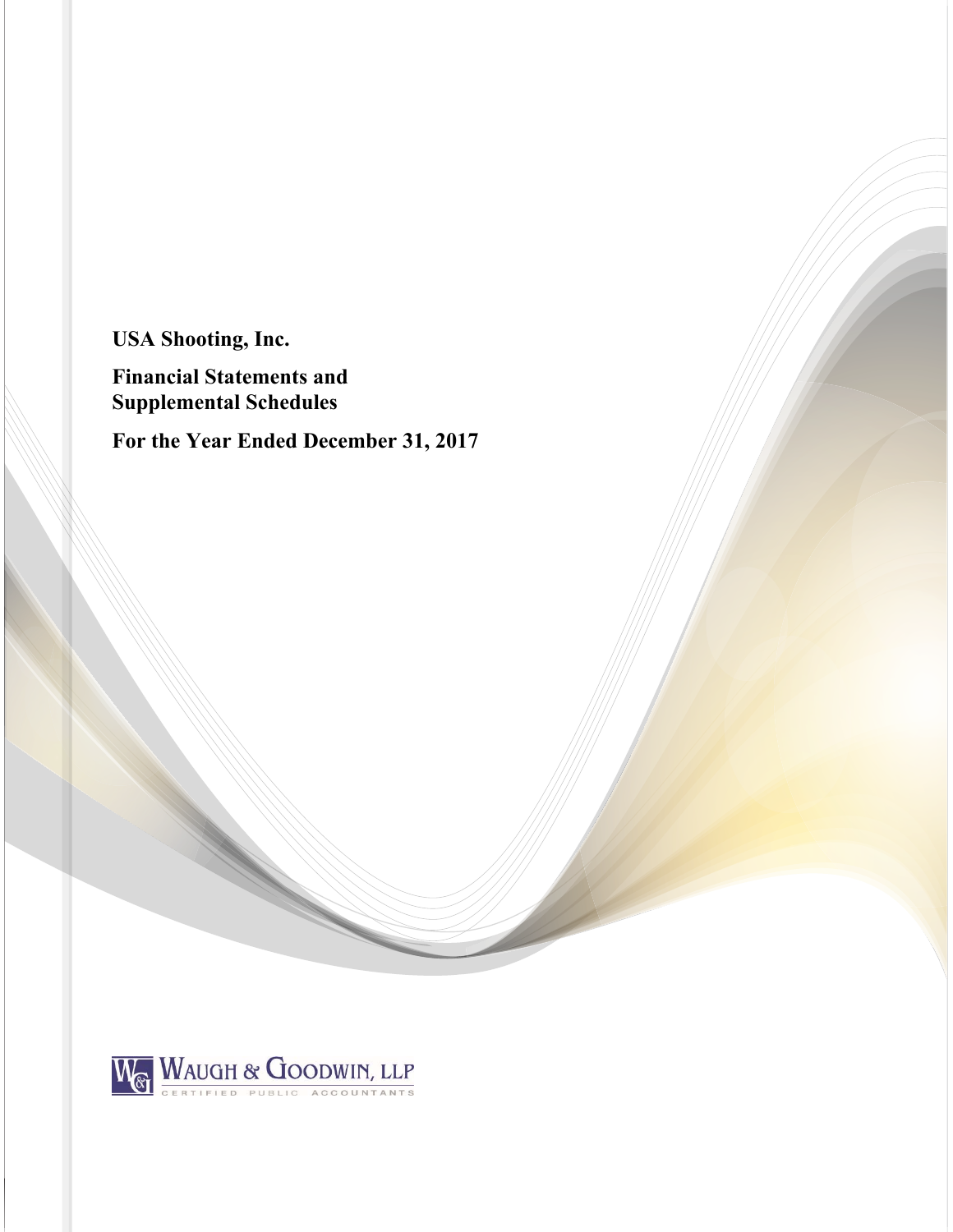# **TABLE OF CONTENTS**

| Independent Auditor's Report 1      |  |
|-------------------------------------|--|
| Statement of Financial Position 3   |  |
| Statement of Activities and Changes |  |
| Statement of Cash Flows 5           |  |
| Notes to Financial Statements 6     |  |
| Schedule of Program Services 15     |  |
| Schedule of Supporting Services 16  |  |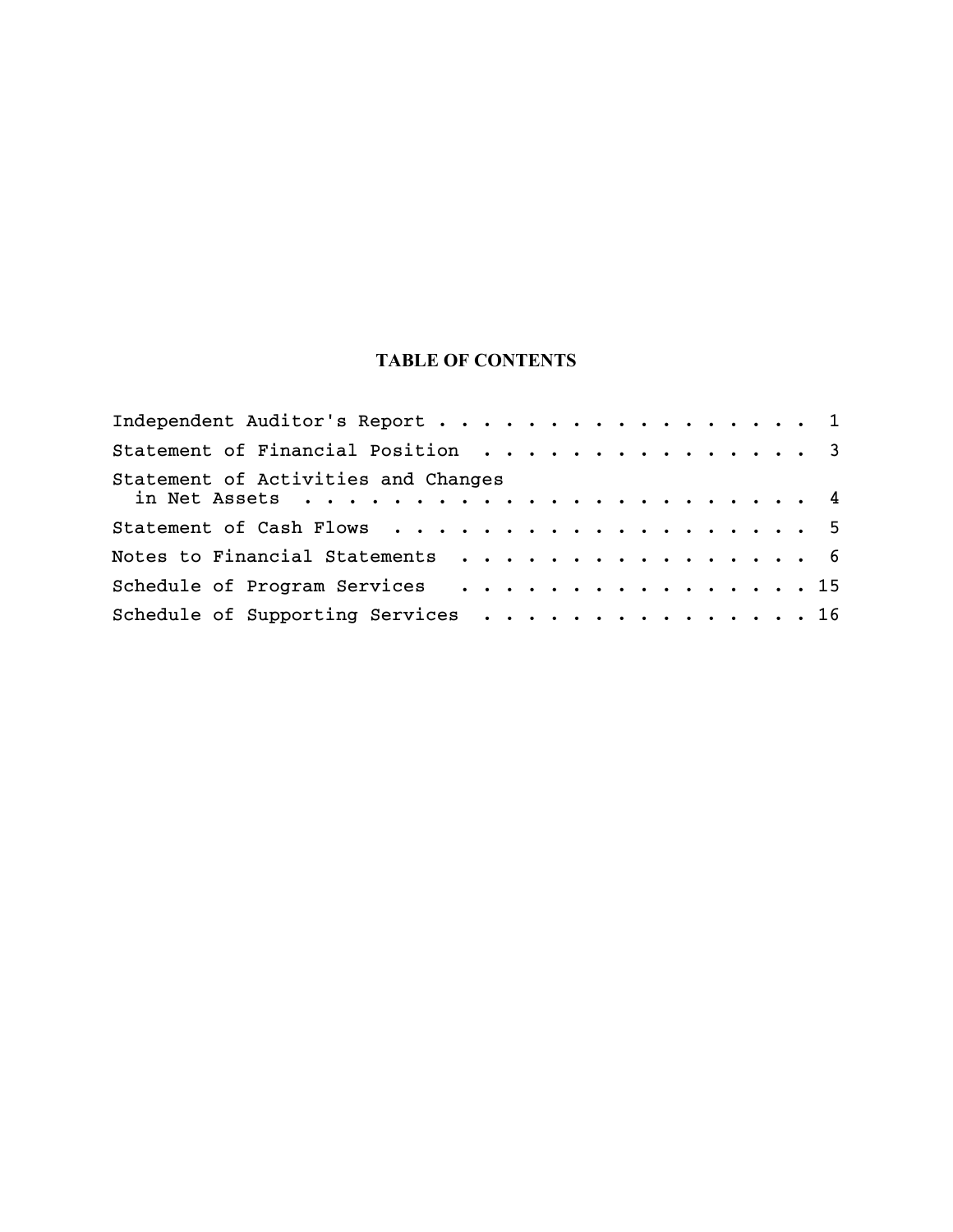

# INDEPENDENT AUDITOR'S REPORT

 To the Board of Directors USA Shooting, Inc. Colorado Springs, Colorado

We have audited the accompanying financial statements of USA Shooting, Inc., which comprise the statement of financial position as of December 31, 2017, and the related statements of activities and changes in net assets and cash flows for the year then ended, and the related notes to the financial statements.

# Management's Responsibility for the Financial Statements

Management is responsible for the preparation and fair presentation of these financial statements in accordance with accounting principles generally accepted in the United States of America; this includes the design, implementation, and maintenance of internal control relevant to the preparation and fair presentation of financial statements that are free from material misstatement, whether due to fraud or error.

# Auditor's Responsibility

Our responsibility is to express an opinion on these financial statements based on our audit. We conducted our audit in accordance with auditing standards generally accepted in the United States of America. Those standards require that we plan and perform the audit to obtain reasonable assurance about whether the financial statements are free from material misstatement.

An audit involves performing procedures to obtain audit evidence about the amounts and disclosures in the financial statements. The procedures selected depend on the auditor's judgment, including the assessment of the risks of material misstatement of the financial statements, whether due to fraud or error. In making those risk assessments, the auditor considers internal control relevant to the entity's preparation and fair presentation of the financial statements in order to design audit procedures that are appropriate in the circumstances, but not for the purpose of expressing an opinion on the effectiveness of the entity's internal control. Accordingly, we express no such opinion. An audit also includes evaluating the appropriateness of accounting policies used and the reasonableness of significant accounting estimates made by management, as well as evaluating the overall presentation of the financial statements.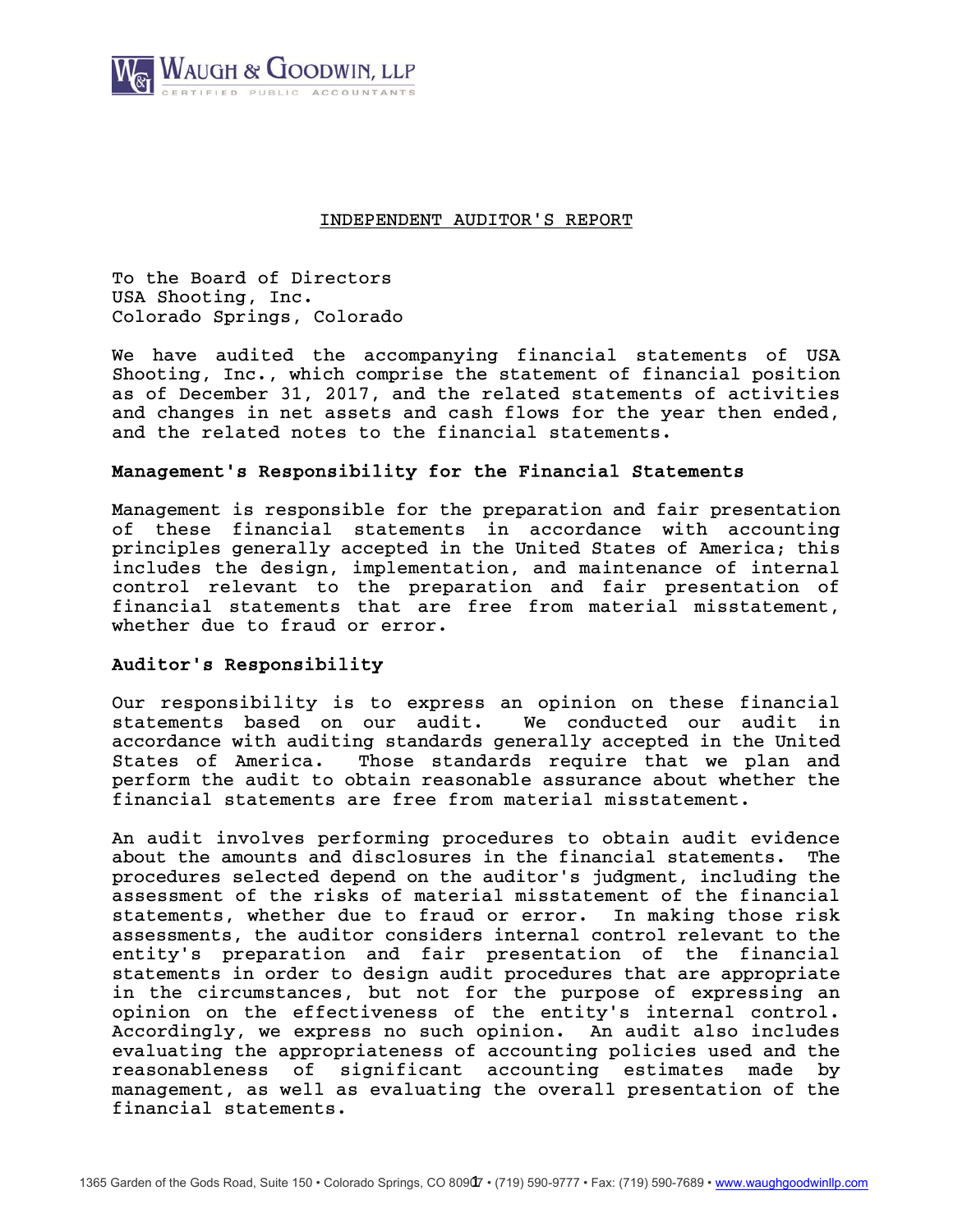We believe that the audit evidence we have obtained is sufficient and appropriate to provide a basis for our audit opinion.

# Opinion

In our opinion, the financial statements referred to above present fairly, in all material respects, the financial position of USA Shooting, Inc. as of December 31, 2017, and the changes in its net assets and its cash flows for the year then ended in accordance with accounting principles generally accepted in the United States of America.

# Report on Summarized Comparative Information

We have previously audited the USA Shooting, Inc.'s 2016 financial statements, and our report dated May 12, 2017, expressed an unmodified opinion on those audited financial statements. In our opinion, the summarized comparative information presented herein as of and for the year ended December 31, 2016, is consistent, in all material respects, with the audited financial statements from which it has been derived.

# Report on Supplementary Information

Our audit was conducted for the purpose of forming an opinion on the financial statements as a whole. The schedules of program and supporting service expenses are presented for purposes of additional analysis and are not a required part of the financial statements. Such information is the responsibility of management and was derived from and relates directly to the underlying accounting and other records used to prepare the financial statements. The information has been subjected to the auditing procedures applied in the audit of the financial statements and certain additional procedures, including comparing and reconciling such information directly to the underlying accounting and other records used to prepare the financial statements or to the financial statements themselves, and other additional procedures in accordance with auditing standards generally accepted in the United States of America. In our opinion, the information is fairly stated in all material respects in relation to the financial statements as a whole.

# *Waugh & Goodwin, LLP*

Colorado Springs, Colorado July 18, 2018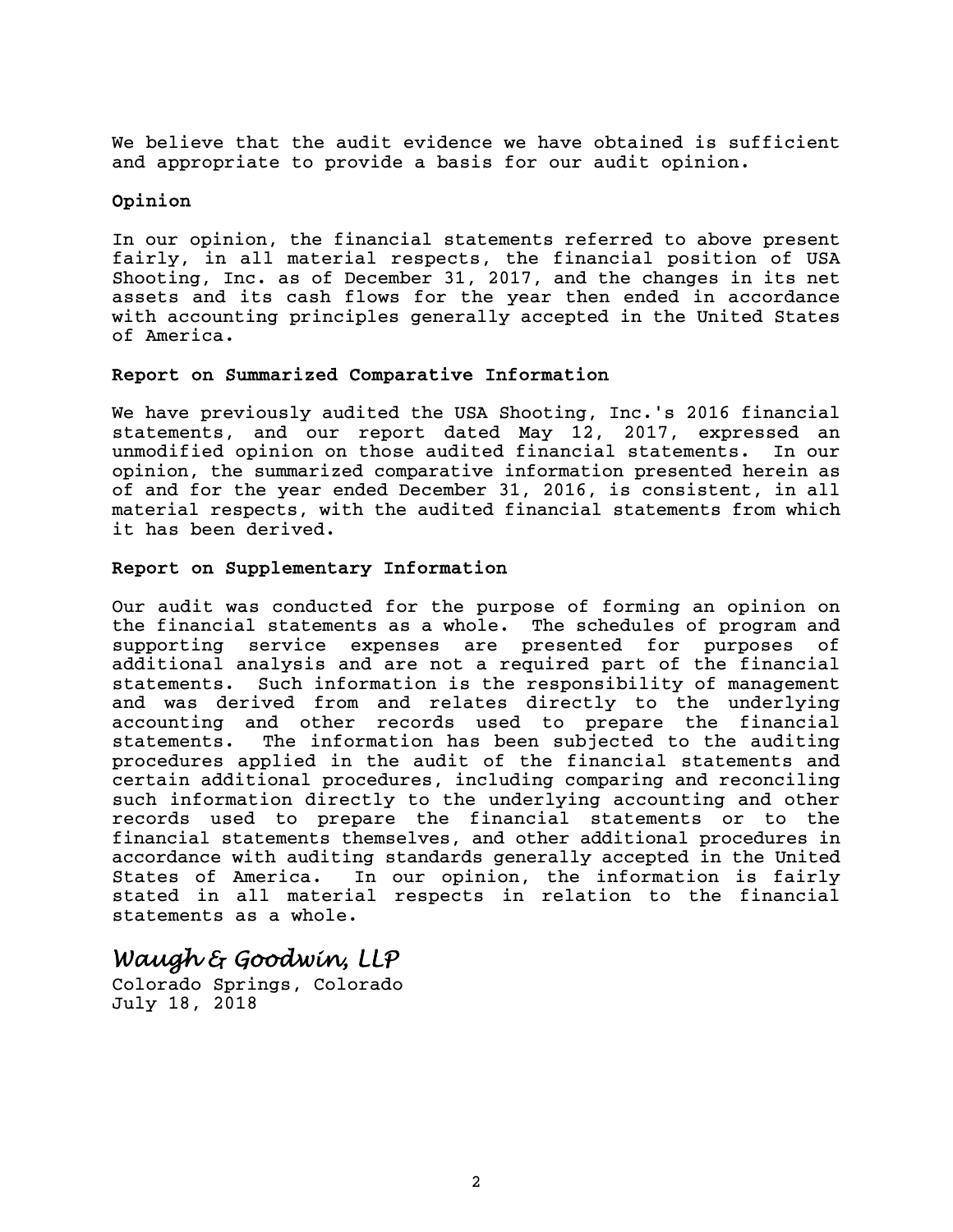# USA SHOOTING, INC. Statement of Financial Position December 31, 2017 (With Summarized Comparative Amounts for 2016)

| ASSETS                        |                 |                  |
|-------------------------------|-----------------|------------------|
|                               | <u>2017</u>     | 2016             |
| <b>CURRENT ASSETS:</b>        |                 |                  |
| Cash and cash equivalents     | \$<br>1,371,589 | 2,405,041<br>\$  |
| Investments                   | 559,076         | 204,742          |
| Accounts receivable           | 129,141         | 169,083          |
| Other receivables             | 58,230          | 85,063           |
| Prepaid expenses              | 475,596         | 477,811          |
| Inventory                     | 243,356         | 293,660          |
| Total current assets          | 2,836,988       | 3,635,400        |
| LONG-TERM INVESTMENTS         | 1,500,000       | 1,500,000        |
| PROPERTY AND EQUIPMENT:       |                 |                  |
| Equipment                     | 721,223         | 719,437          |
| Outdoor range                 | 1,314,440       | 1,216,884        |
| Less accumulated depreciation | (1,612,687)     | (1, 563, 902)    |
| Property and equipment - net  | 422,976         | 372,419          |
| TOTAL ASSETS                  | 4,759,964       | 5,507,819<br>\$_ |

# LIABILITIES AND NET ASSETS

| CURRENT LIABILITIES:             |                 |               |
|----------------------------------|-----------------|---------------|
| Accounts payable                 | \$<br>107,775   | \$<br>105,587 |
| Accrued liabilities              | 85,522          | 103,718       |
| Due to the USOC                  | 41,753          | 37,165        |
| Deferred revenue                 | 92,393          | 28,278        |
| Total current liabilities        | 327,443         | 274,748       |
| NONCURRENT LIABILITIES:          |                 |               |
| Deferred revenue                 | 94,345          | 100,288       |
| Total liabilities                | 421,788         | 375,036       |
| NET ASSETS:                      |                 |               |
| Unrestricted                     | 2,112,537       | 3, 277, 872   |
| Temporarily restricted           | 2, 153, 302     | 1,782,574     |
| Permanently restricted           | 72,337          | 72,337        |
| Total net assets                 | 4,338,176       | 5, 132, 783   |
| TOTAL LIABILITIES AND NET ASSETS | \$<br>4,759,964 | \$5,507,819   |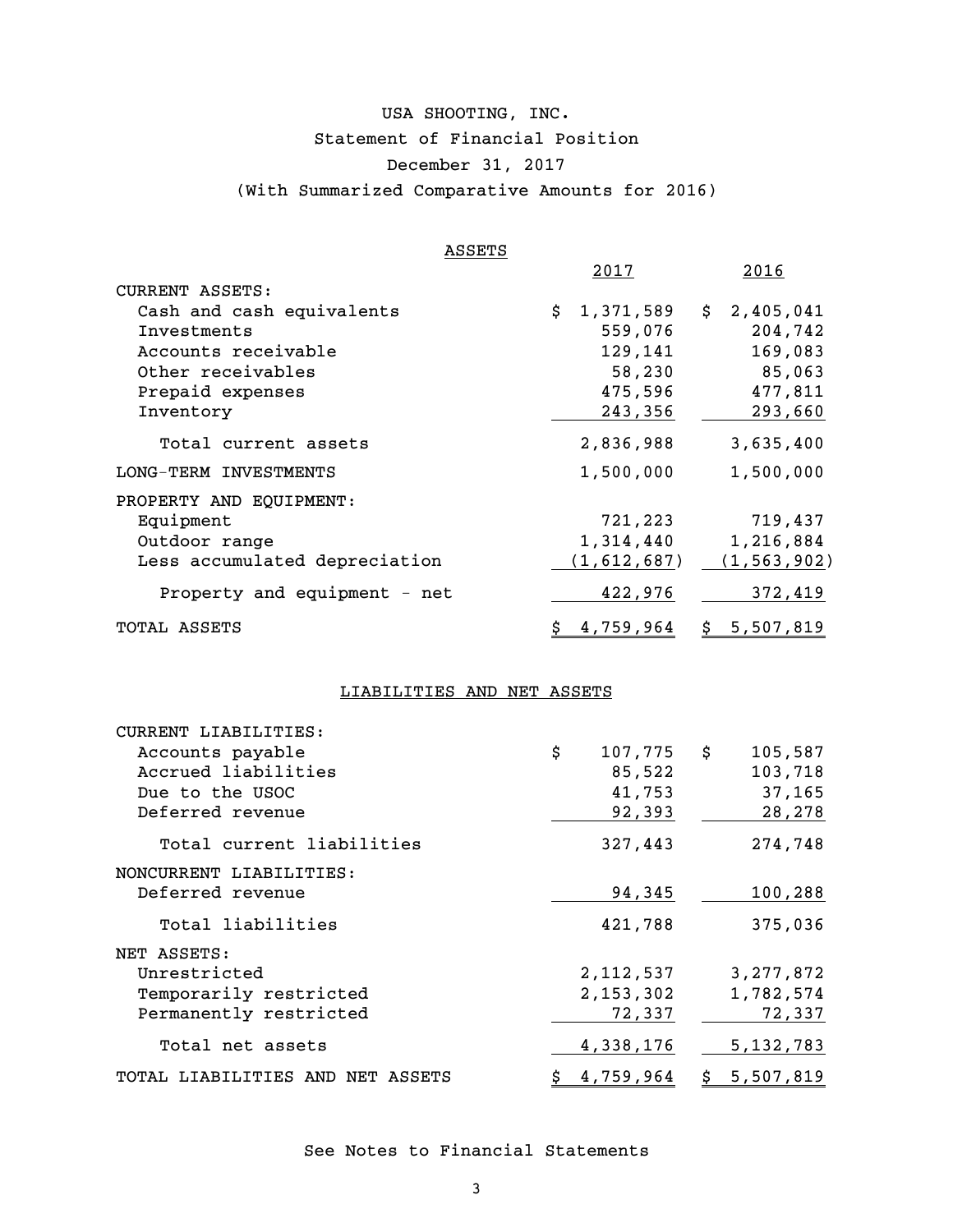# USA SHOOTING, INC. Statement of Activities and Changes in Net Assets For the Year Ended December 31, 2017 (With Summarized Comparative Totals for 2016)

|                             |                 | Temporarily | Permanently | 2017        | 2016        |
|-----------------------------|-----------------|-------------|-------------|-------------|-------------|
|                             | Unrestricted    | Restricted  | Restricted  | Totals      | Totals      |
| REVENUE AND SUPPORT:        |                 |             |             |             |             |
| Contributions:              |                 |             |             |             |             |
| Direct marketing            | 1,448,652<br>Ŝ. | \$          | \$          | \$1,448,652 | \$1,632,867 |
| Other, including VIK        | 67,287          | 139,501     |             | 206,788     | 493,901     |
| USOC grants                 | 1,107,500       |             |             | 1,107,500   | 1,540,687   |
| Competition fees            | 599,244         |             |             | 599,244     | 591,910     |
| Sponsorship and royalties   | 366,366         |             |             | 366,366     | 683,074     |
| Investment income           | 872             | 283,301     |             | 284,173     | 85,331      |
| Membership dues             | 154,414         |             |             | 154,414     | 160,455     |
| Other grants and support,   |                 |             |             |             |             |
| including VIK               | 98,630          |             |             | 98,630      | 100,000     |
| Gain on insurance claim     |                 |             |             |             |             |
| proceeds                    | 69,023          |             |             | 69,023      |             |
| Merchandise sales, net      |                 |             |             |             |             |
| costs of \$94,603           |                 |             |             |             |             |
| and \$106,602               | 52,499          |             |             | 52,499      | 72,467      |
| Coach/official training     | 26,700          |             |             | 26,700      | 19,327      |
| Mailing list sales          | 18,000          |             |             | 18,000      | 17,504      |
| Shotgun ammunition sales,   |                 |             |             |             |             |
| net costs of \$66,480       |                 |             |             |             |             |
| and \$76,910                | 17,729          |             |             | 17,729      | 12,672      |
| Range targets, net costs of |                 |             |             |             |             |
| \$40,000                    | 9,000           |             |             | 9,000       |             |
| Miscellaneous               | 7,461           |             |             | 7,461       | 8,660       |
| Range fees                  | 6,697           |             |             | 6,697       | 11,690      |
| Advertising                 | 259             |             |             | 259         |             |
| Satisfied program           |                 |             |             |             |             |
| restrictions                | 52,074          | (52, 074)   |             |             |             |
| Total revenue and support   | 4,102,407       | 370,728     |             | 4,473,135   | 5,430,545   |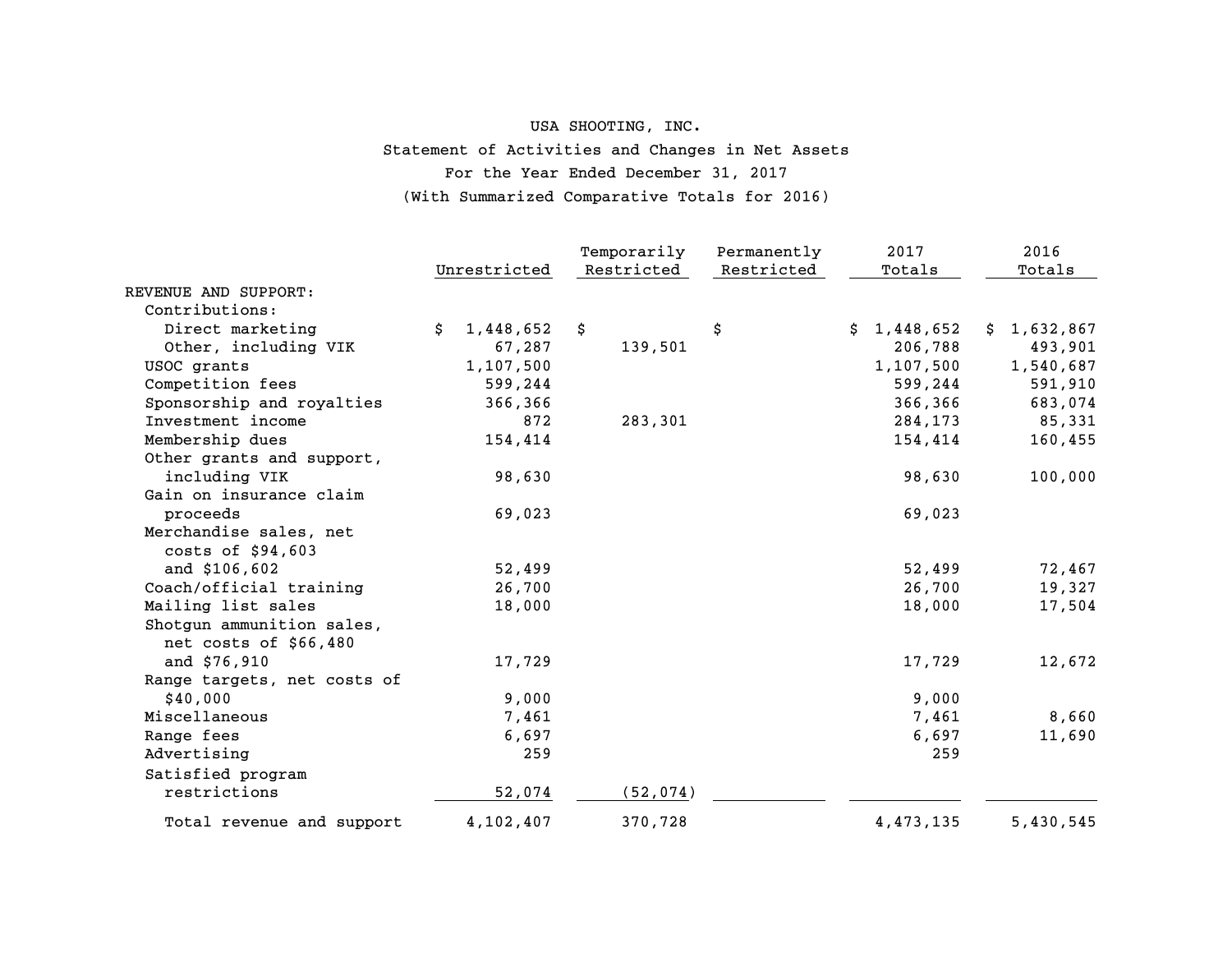| EXPENSES:                     |               |                 |        |             |             |
|-------------------------------|---------------|-----------------|--------|-------------|-------------|
| Program services:             |               |                 |        |             |             |
| Elite athlete programs        | 2,687,977     |                 |        | 2,687,977   | 2,815,391   |
| Competitions                  | 605,263       |                 |        | 605,263     | 524,436     |
| Shooter development           | 199,179       |                 |        | 199,179     | 230,153     |
| Membership                    | 149,357       |                 |        | 149,357     | 127,435     |
| International relations       |               |                 |        |             | 3,964       |
| Total program services        | 3,641,776     |                 |        | 3,641,776   | 3,701,379   |
| Supporting services:          |               |                 |        |             |             |
| Direct marketing              | 880,767       |                 |        | 880,767     | 883,914     |
| General and administrative    | 462,300       |                 |        | 462,300     | 322,372     |
| Fundraising                   | 282,899       |                 |        | 282,899     | 525,049     |
| Total supporting              |               |                 |        |             |             |
| services                      | 1,625,966     |                 |        | 1,625,966   | 1,731,335   |
| Total expenses                | 5, 267, 742   |                 |        | 5, 267, 742 | 5,432,714   |
| CHANGE IN NET ASSETS          | (1, 165, 335) | 370,728         |        | (794, 607)  | (2, 169)    |
| NET ASSETS, beginning of year | 3, 277, 872   | 1,782,574       | 72,337 | 5, 132, 783 | 5, 134, 952 |
| NET ASSETS, end of year       | 2,112,537     | 2,153,302<br>S. | 72,337 | 4,338,176   | \$5,132,783 |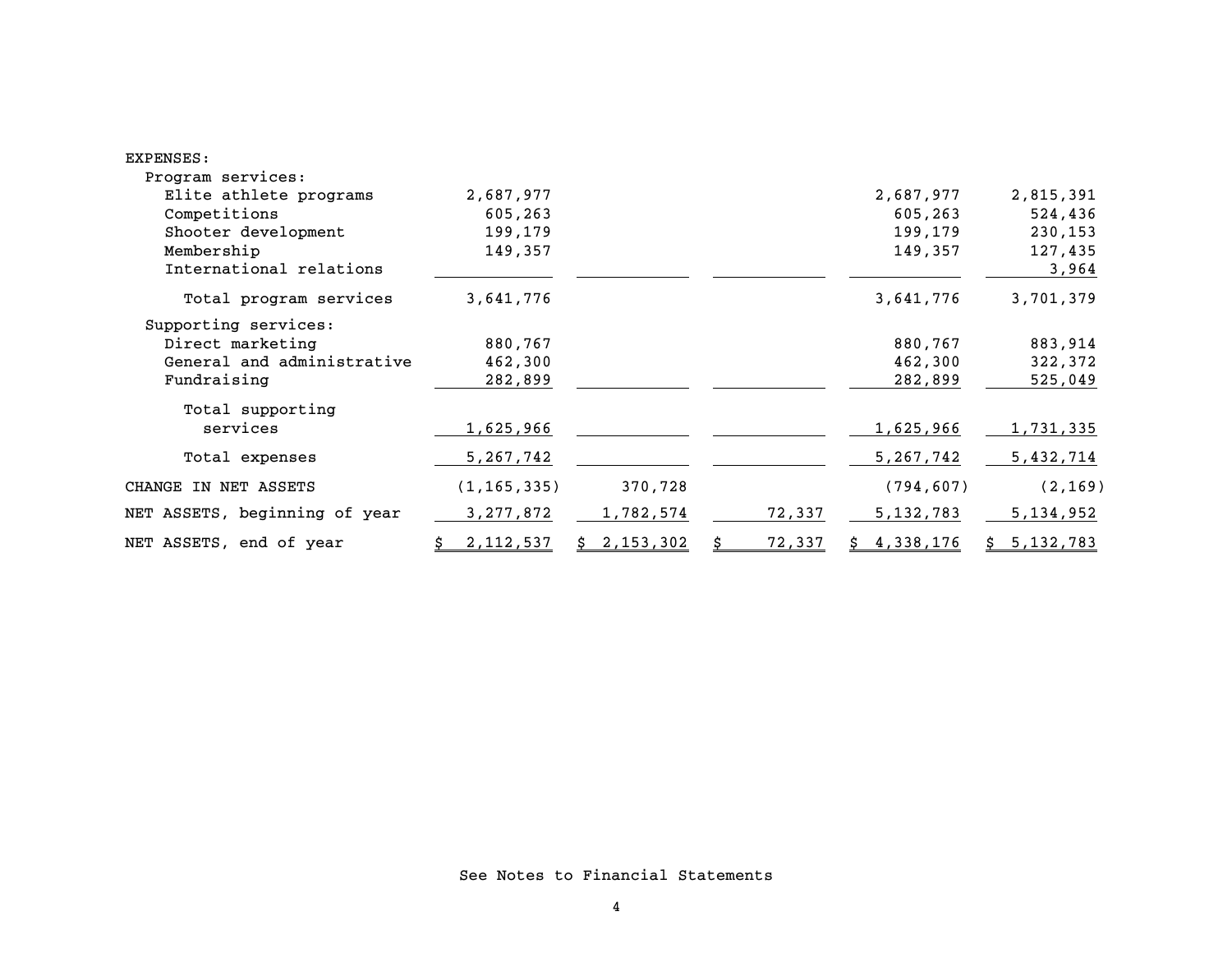# USA SHOOTING, INC. Statement of Cash Flows For the Year Ended December 31, 2017 (With Summarized Comparative Amounts for 2016)

|                                           | 2017                  | 2016                  |
|-------------------------------------------|-----------------------|-----------------------|
| CASH FLOWS FROM OPERATING ACTIVITIES:     |                       |                       |
| Change in net assets                      | \$<br>$(794, 607)$ \$ | (2, 169)              |
| Adjustments to reconcile change in        |                       |                       |
| net assets to net cash used by            |                       |                       |
| operating activities:                     |                       |                       |
| Depreciation                              | 78,006                | 75,179                |
| Realized and unrealized gains             |                       |                       |
| on investments                            | (270, 401)            | (43, 996)             |
| Gain on insurance claim proceeds          | (69, 023)             |                       |
| Decrease (increase) in operating assets:  |                       |                       |
| Accounts receivable                       | 39,942                | (26, 745)             |
| Other receivable                          | 26,833                | (85, 063)             |
| Due from the USOC                         |                       | 700                   |
| Prepaid expenses                          | 2,215                 | (34, 235)             |
| Inventory                                 | 50,304                | 49,273                |
| Increase (decrease) in operating          |                       |                       |
| liabilities:                              |                       |                       |
| Accounts payable                          | 2,188                 | (32, 717)             |
| Accrued liabilities                       | (18, 196)             | (3, 296)              |
| Due to the USOC                           | 4,588                 | (29, 798)             |
| Deferred revenue                          | 58,172                | (45, 342)             |
| Total adjustments                         | (95, 372)             | (176, 040)            |
| Net cash used by                          |                       |                       |
| operating activities                      | (889, 979)            | (178, 209)            |
| CASH FLOWS FROM INVESTING ACTIVITIES:     |                       |                       |
|                                           | (83, 933)             | 153                   |
| Change in investments, net                |                       |                       |
| Insurance claim proceeds                  | 69,023                |                       |
| Acquisition of property and equipment     | (128, 563)            | (10, 744)             |
| Net cash used by                          |                       |                       |
| investing activities                      | (143, 473)            | (10, 591)             |
| NET DECREASE IN CASH                      | (1, 033, 452)         | (188, 800)            |
| CASH AND CASH EQUIVALENTS,                |                       |                       |
| beginning of year                         | 2,405,041             | 2,593,841             |
|                                           |                       |                       |
| CASH AND CASH EQUIVALENTS,<br>end of year | $\frac{1,371,589}{ }$ | $\frac{2,405,041}{2}$ |
|                                           |                       |                       |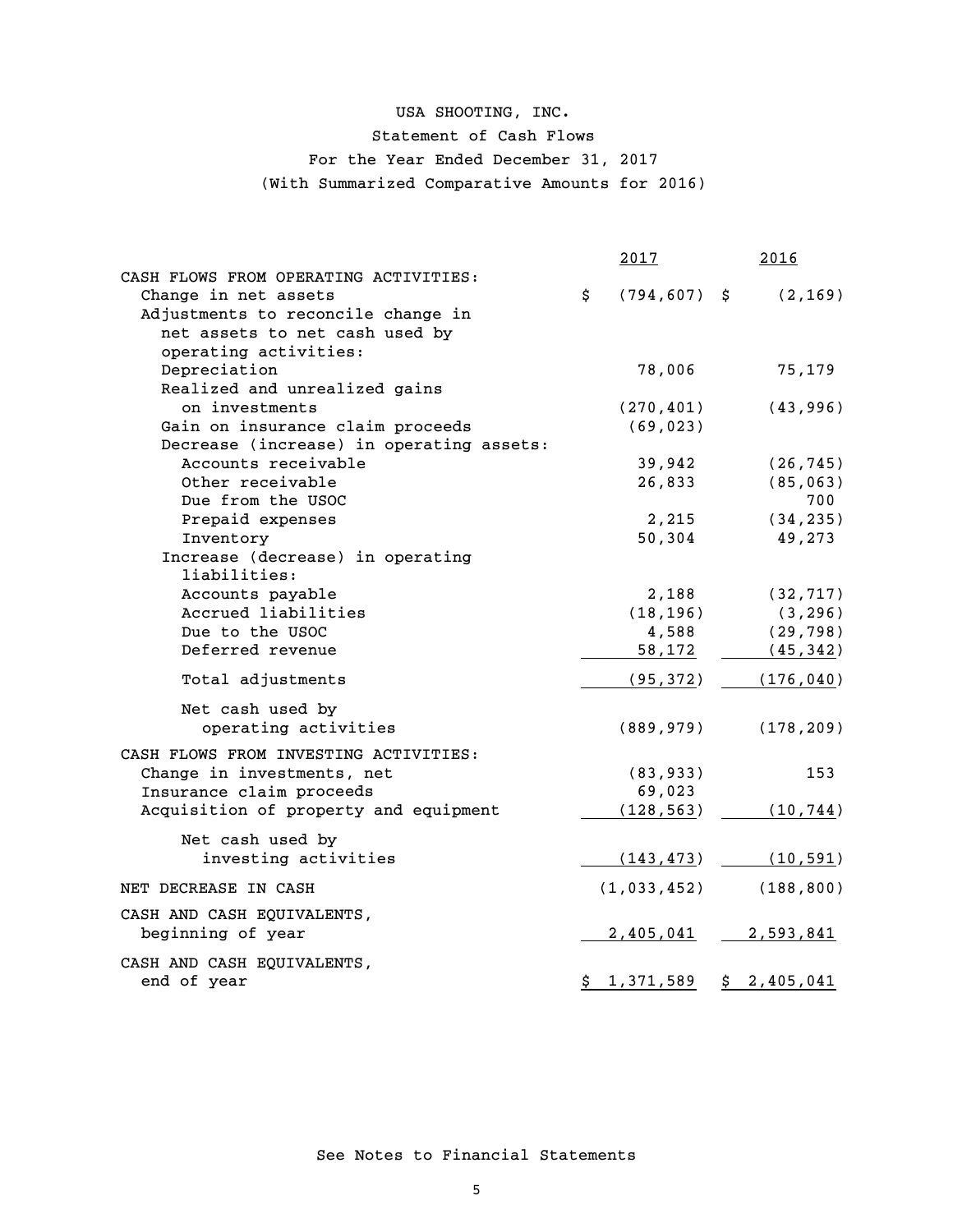# USA SHOOTING, INC. Notes to Financial Statements

# For the Year Ending December 31, 2017

# A. SUMMARY OF SIGNIFICANT ACCOUNTING POLICIES

#### Basis of Presentation

The financial statements of USA Shooting, Inc. (the Corporation) are presented using the accrual basis of accounting in accordance with accounting principles generally accepted in the United States of America.

# Organization

USA Shooting, Inc. was incorporated on March 18, 1994, as a Colorado nonprofit corporation. The purpose of the Corporation is to advance amateur competition both nationally and internationally in the sport of shooting.

#### Income Taxes

The Corporation qualifies as a tax-exempt organization under Section  $501(c)(3)$  of the Internal Revenue Code and accordingly, is not subject to federal income tax. Accordingly, no income tax provision has been recorded.

The Corporation's Form 990, Return of Organization Exempt from Income tax, is subject to examination by various taxing authorities, generally for three years after the date they were filed. Management of the Corporation believes that they do not have any uncertain tax positions that are material to the financial statements.

# Contributions

Contributions received are recorded as unrestricted, temporarily restricted, or permanently restricted support depending on the existence or nature of any donor restrictions.

Support that is restricted by the donor is reported as an increase in unrestricted net assets if the restriction expires in the reporting period in which the support is recognized. All other donor restricted support is reported as an increase in temporarily or permanently restricted net assets, depending on the nature of the restriction. When a donor restriction is met, temporarily restricted net assets are reclassified to unrestricted net assets and reported in the statement of activities as satisfied program restrictions.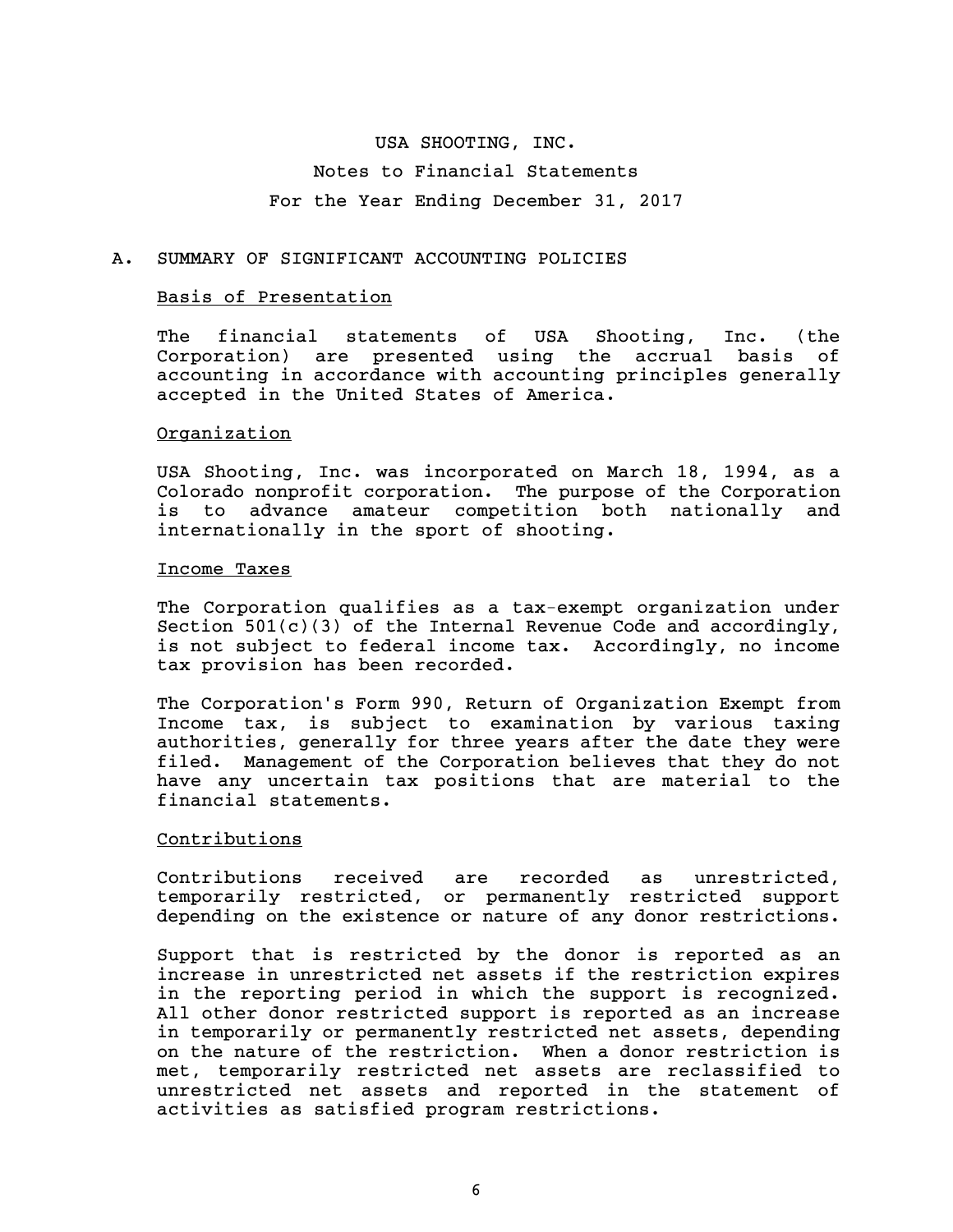#### A. SUMMARY OF SIGNIFICANT ACCOUNTING POLICIES - Continued

#### Membership Dues

One-year membership dues are billed on individual anniversary dates and recognized as revenue upon receipt. Dues received for five-year memberships are deferred and recognized as revenue over the corresponding period of the membership. Dues received for life memberships are deferred and recognized over a period of twenty-five years.

#### Accounts Receivable

Accounts receivable are stated at the amount the Corporation expects to collect from balances outstanding at year-end. Based on the Corporation's experience with individuals and entities having outstanding balances, it has concluded that any losses on balances outstanding at year-end will not be material. Therefore, no allowance for doubtful accounts is considered necessary.

# Other Receivables

Other receivables consist of ammunition receivable relating to a sponsorship agreement for the years ending December 31, 2017 and 2016. The shipments were received subsequent to each year end, respectively.

# Depreciation

Property and equipment are recorded at cost as of the date of acquisition or fair value as of the date of receipt in the case of gifts. Equipment is depreciated using the straight-line method over useful lives of 5 to 20 years. Depreciation expense for the years ended December 31, 2017 and 2016, amounted to \$78,006 and \$75,179, respectively.

#### Cash and Cash Equivalents

Cash and cash equivalents consist of the Corporation's cash balances in its checking and money market accounts. The Corporation maintains its cash and cash equivalents at several commercial banks. In the event of a bank failure, the Corporation might only be able to recover the amounts insured.

# Supplemental Cash Flow Disclosures

During the years ended December 31, 2017 and 2016, cash flows from operating activities contained no amounts paid for interest or income taxes.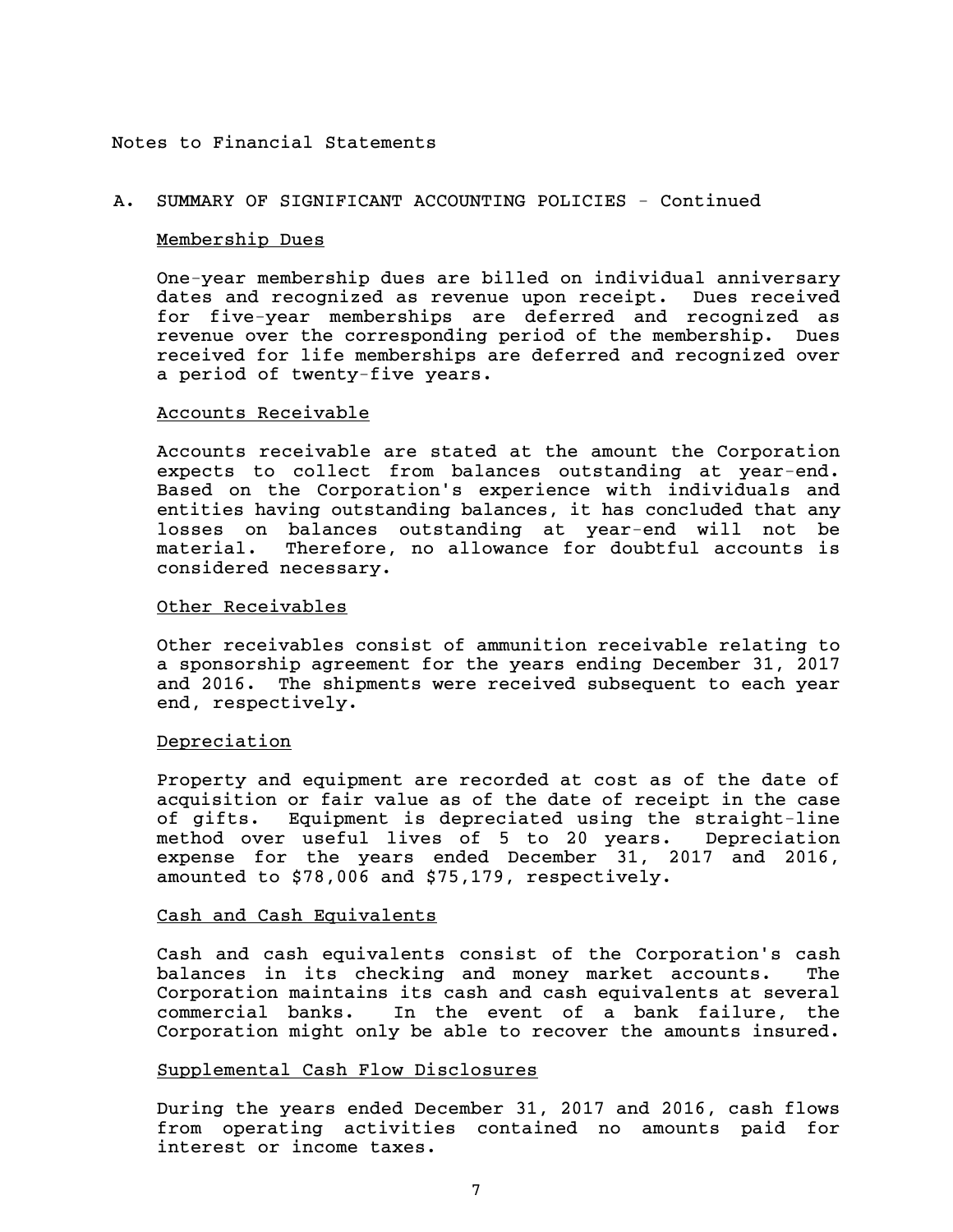# A. SUMMARY OF SIGNIFICANT ACCOUNTING POLICIES - Continued

# **Inventory**

Inventory consists of merchandise, firearms, and ammunition held for sale. Donated inventory is recorded at fair market value at date of receipt. Purchased inventory is recorded at the lower of first-in first-out cost or market.

# Donated Services

The Corporation recognizes donated services that create or enhance non-financial assets or that require specialized skills and would typically need to be purchased if not provided by donation. No donated services were recorded for 2017 or 2016.

# Use of Estimates in Preparation of Financial Statements

The preparation of financial statements in conformity with accounting principles generally accepted in the United States of America requires management to make estimates and assumptions that affect the reported amounts of assets and liabilities, the disclosure of contingent liabilities, and the reported amounts of revenues and expenses. Actual results could differ from those estimates.

# Prior-Year Comparisons

The financial statements include certain prior-year summarized comparative information in total but not by net asset or functional expense class. Such information does not include sufficient detail to constitute a presentation in conformity with accounting principles generally accepted in the United States of America. Accordingly, such information should be read in conjunction with the Corporation's financial statements for the year ended December 31, 2016, from which the summarized information was derived.

Certain reclassifications have been made to the prior year summarized comparative information to conform with the current year presentation format.

#### Date of Management's Review

In preparing the financial statements, the Corporation has evaluated events and transactions for potential recognition or disclosure through July 18, 2018, the date the financial statements were available to be issued.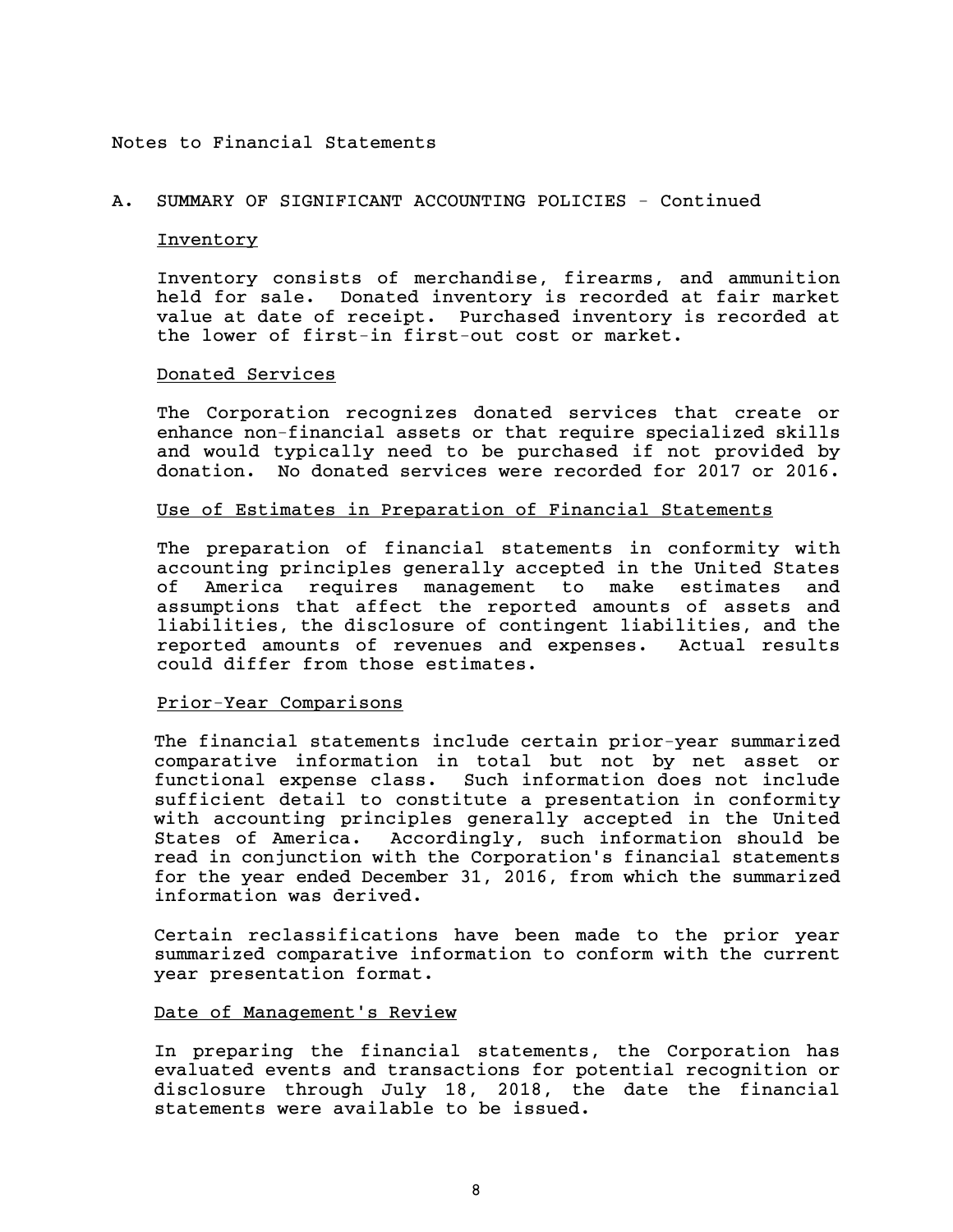# B. FAIR VALUE MEASUREMENTS

The Corporation applies Generally Accepted Accounting Principles (GAAP) for fair value measurements of financial assets that are recognized or disclosed at fair value in the financial statements on a recurring basis. GAAP establishes a fair value hierarchy that prioritizes the inputs to valuation techniques used to measure fair value. The hierarchy gives the highest priority to unadjusted quoted prices in active markets for identical assets or liabilities (Level 1 measurements) and the lowest priority to measurements involving significant unobservable inputs (Level 3 measurements). The three levels of fair value hierarchy are as follows:

- Level 1 inputs are quoted prices (unadjusted) in active markets for identical assets or liabilities that the Corporation has the ability to access at the measurement date.
- Level 2 inputs are inputs other than quoted prices included within Level 1 that are observable for the asset or liability, either directly or indirectly.
- Level 3 inputs are unobservable inputs for the asset or liability.

The level in the fair value hierarchy within which a fair measurement in its entirety falls is based on the lowest level input that is significant to the fair value measurement in its entirety. The Corporation recognizes transfers between levels in the fair value hierarchy at the end of the reporting period.

The following tables present assets that are measured at fair value on a recurring basis at December 31, 2017 and 2016:

| Assets at Fair Value as of December 31, 2017 |  |                                                                   |  |  |
|----------------------------------------------|--|-------------------------------------------------------------------|--|--|
|                                              |  | Level 1 Level 2 Level 3 Total                                     |  |  |
| USOE investment<br>portfolio                 |  | $\frac{$}{$}$ $\frac{$2,059,076}{0.76}$ $\frac{$2,059,076}{0.76}$ |  |  |
| Assets at Fair Value as of December 31, 2016 |  |                                                                   |  |  |
|                                              |  | Level 1 Level 2 Level 3 Total                                     |  |  |
| USOE investment<br>portfolio                 |  | $$1,704,742 \text{ }$ \$ $$1,704,742$                             |  |  |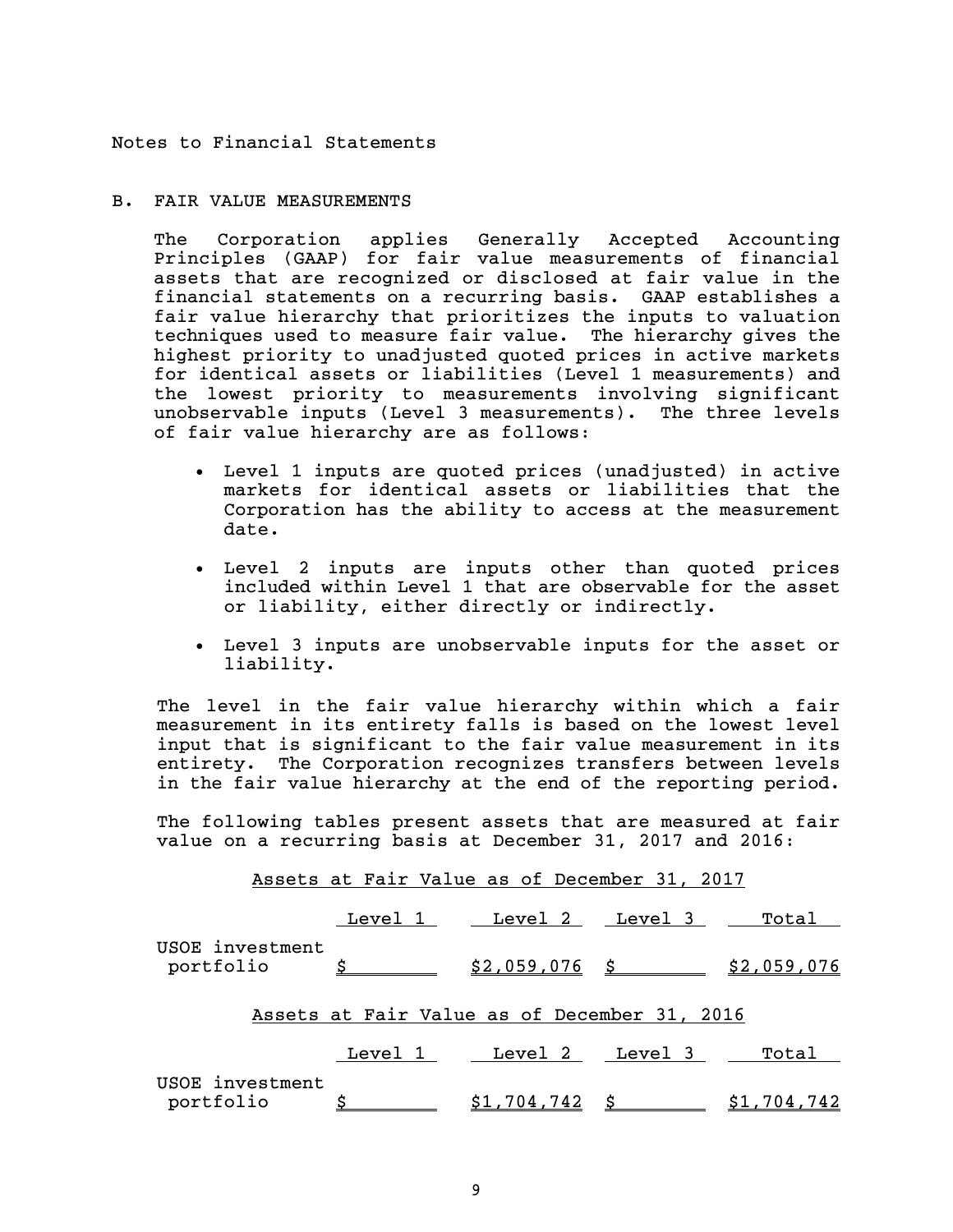# B. FAIR VALUE MEASUREMENTS - Continued

The Corporation has invested in units of a pooled portfolio managed by the United States Olympic Endowment (USOE). The portfolio consists of the following types of securities at December 31, 2017:

| Alternative investments | 37.08%  |
|-------------------------|---------|
| Domestic equities       | 31.73   |
| International equities  | 20.79   |
| Domestic bonds          | 6.94    |
| International bonds     | 3.01    |
| Cash and equivalents    | 0.45    |
|                         | 100.00% |

The alternative investments include hedge equity funds, private equity funds, real estate funds and limited partnerships.

Investment income consists of the following at December 31, 2017 and 2016:

|                                 | 2017    | 2016   |
|---------------------------------|---------|--------|
| Interest and dividends          | 13.772  | 10,175 |
| Realized gains on investments   | 140,356 | 31,160 |
| Unrealized gains on investments | 130,045 | 43.996 |
|                                 | 284.173 | 85.331 |

#### C. DEFERRED REVENUE

Deferred revenue consists of the following at December 31, 2017 and 2016:

|                          | 2017              | 2016      |
|--------------------------|-------------------|-----------|
| Membership dues<br>Other | 124,008<br>62.730 | \$128,566 |
|                          | <u>186,738</u>    | 128,566   |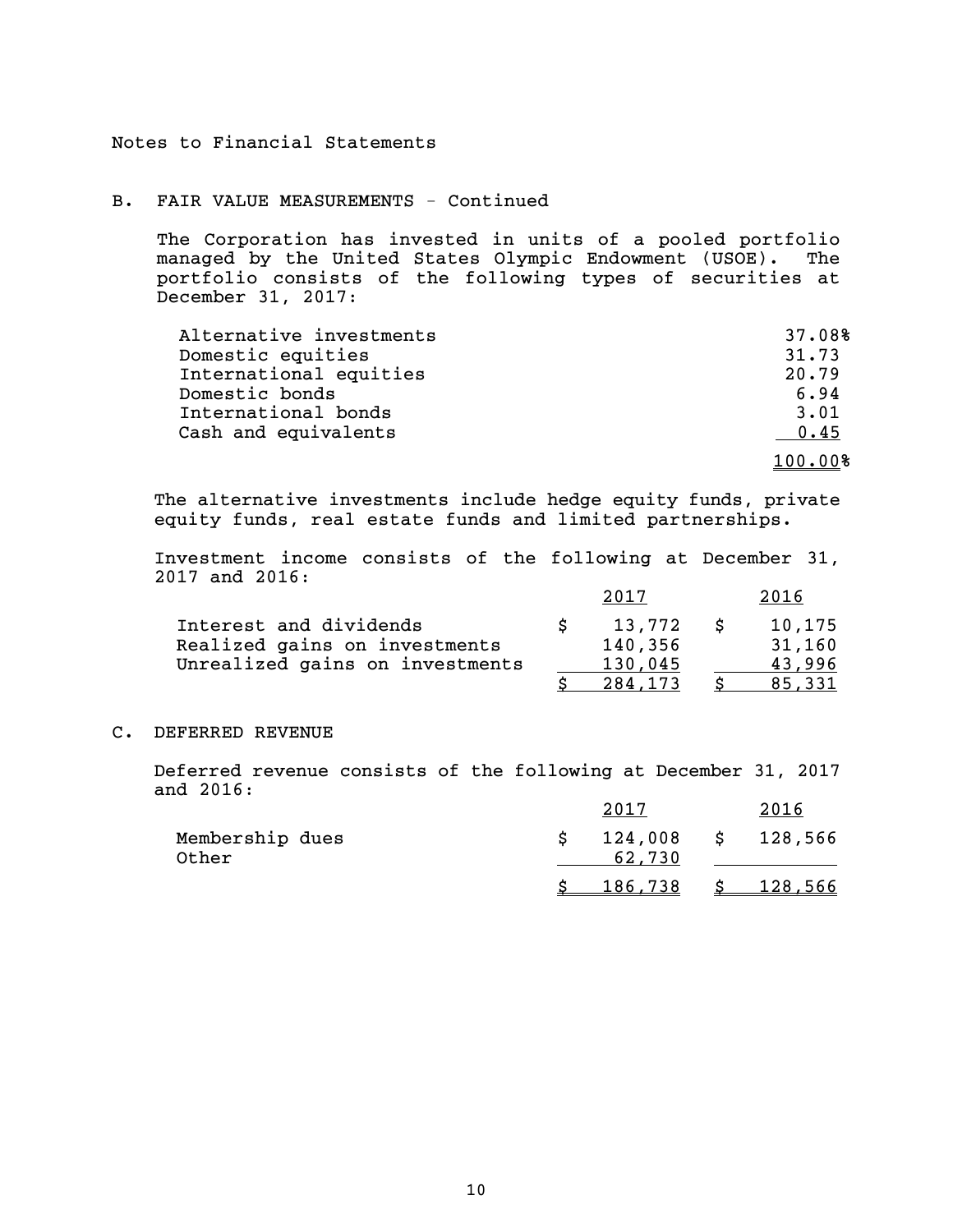#### D. TEMPORARILY RESTRICTED NET ASSETS

Temporarily restricted net assets at December 31, 2017 and 2016, consist of assets restricted for the following programs:

|                                                   | 2017        | 2016        |
|---------------------------------------------------|-------------|-------------|
| Athlete endowment fund<br>Junior Olympic National | \$2,104,969 | \$1,734,241 |
| Shotgun Team                                      | 30,732      | 30,732      |
| Endowment fund<br>Shooting sports medicine        | 9,326       | 9,326       |
| research                                          | 5,242       | 5,242       |
| Scholarship program                               | 3,033       | 3,033       |
|                                                   | \$2,153,302 | \$1,782,574 |

Net assets are released from donor restrictions by incurring expenses that satisfy the restricted purpose. During the years ended December 31, 2017 and 2016, restricted net assets were released from restrictions for the following programs:

| Athlete endowment fund<br>Permanently restricted | 52,060 | S | 35,152 |
|--------------------------------------------------|--------|---|--------|
| investment income                                | 1 4    |   |        |
|                                                  | 52.074 |   |        |

#### E. PERMANENTLY RESTRICTED NET ASSETS

Permanently restricted net assets at December 31, 2017 and 2016, consist of assets that will be held in perpetuity with the earnings restricted to the following programs:

|                                                                                            |                           | 2016                      |
|--------------------------------------------------------------------------------------------|---------------------------|---------------------------|
| Junior pistol training program<br>Shooting sports medicine research<br>International rifle | 53,817<br>17,520<br>1,000 | 53,817<br>17,520<br>1,000 |
|                                                                                            | 72,337                    |                           |

These permanently restricted net assets are subject to donor restrictions that stipulate that the original principal of the gift is to be held and invested by the Corporation indefinitely and income from the fund is to be used for the programs shown above.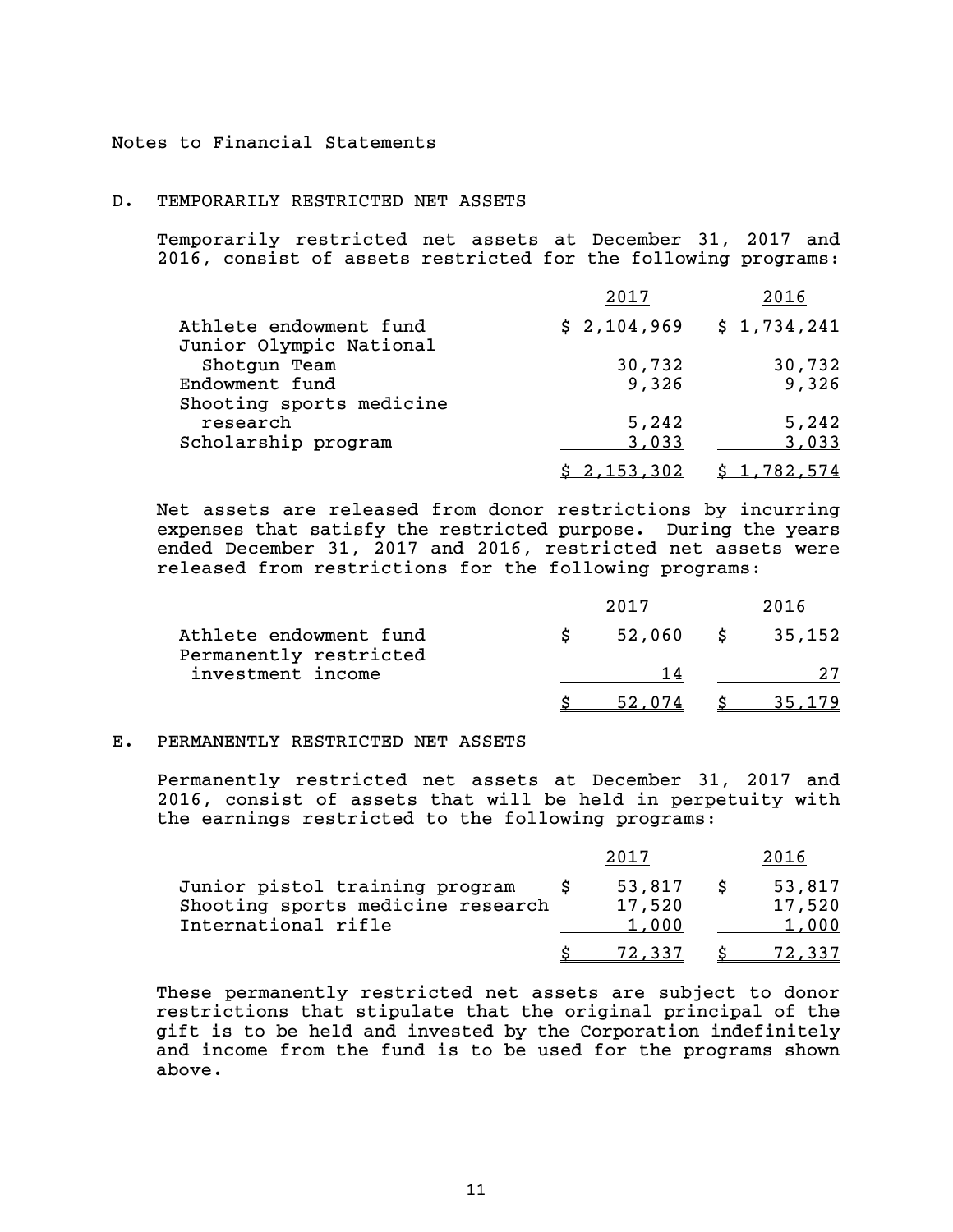## F. ENDOWMENTS

As of December 31, 2017, the Corporation has two endowment funds. One endowment is permanently restricted and consists of the net assets shown in Note E. The second endowment consists of temporarily restricted net assets shown in Note D as being restricted for the athlete endowment fund. The Corporation has adopted investment and spending policies based on the Colorado Uniform Prudent Management of Institutional Funds Act (UPMIFA). As a result of the Corporation's interpretation of UPMIFA, and in accordance with donor restrictions, contributions to these funds are classified as permanently or temporarily restricted net assets.

These funds are invested primarily in the United States Olympic Endowment and money market funds, pursuant to the Corporation's spending objectives of subjecting the fund to low investment risk and providing support for the restricted programs. The Corporation normally expends the investment earnings from the permanently restricted endowment in the year it is earned. The Corporation intends to maintain at least \$1,500,000 in the Athlete Endowment Fund.

|                                                            | Temporarily<br>Restricted       | Permanently<br>Restricted | Total                          |
|------------------------------------------------------------|---------------------------------|---------------------------|--------------------------------|
| Endowment net assets,<br>January 1, 2016                   | $$1,516,023$ \$                 | 72,337                    | \$1,588,360                    |
| Investment income<br>Contributions<br>Program expenditures | 84,654<br>168,716<br>(35, 152)  |                           | 84,654<br>168,716<br>(35, 152) |
| Endowment net assets,<br>December 31, 2016                 | 1,734,241                       | 72,337                    | 1,806,578                      |
| Investment income<br>Contributions<br>Program expenditures | 283,287<br>139,501<br>(52, 060) |                           | 283,287<br>139,501<br>(52,060) |
| Endowment net assets,<br>December 31, 2017                 | \$2,104,969                     | 72,337                    | \$2,177,306                    |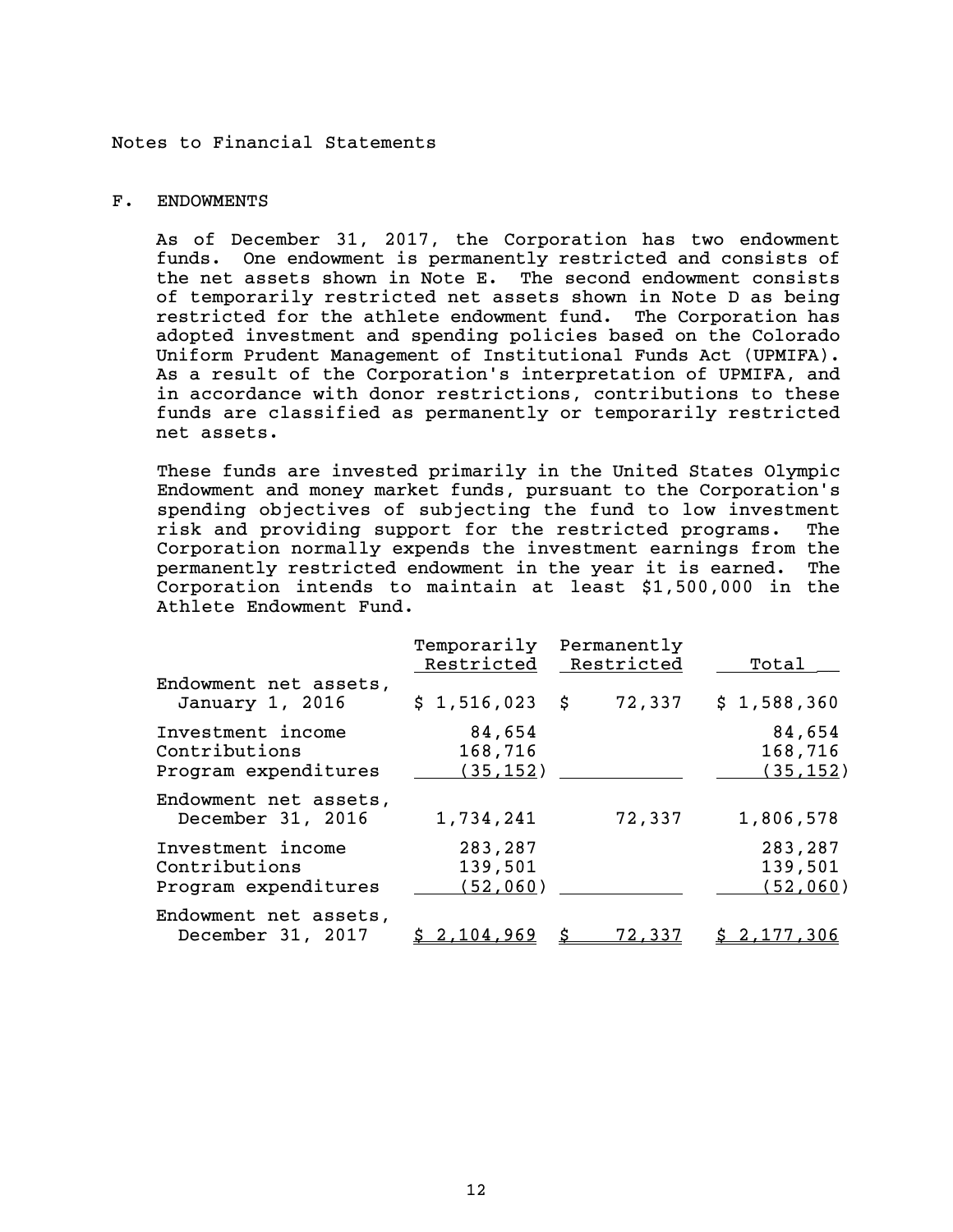#### G. RELATED PARTY TRANSACTIONS

The United States Olympic Committee (USOC) provides grants to the Corporation for sports development, international competition, and team preparation. Grants provided during the years ended December 31, 2017 and 2016, consisted of the following project categories:

|                               | 2017        | 2016        |
|-------------------------------|-------------|-------------|
| NGB funding                   | \$1,042,500 | \$1,489,250 |
| Paralympic VA Grant           | 69,091      | 104,600     |
| Value in-kind                 | 65,000      | 44,837      |
| International relations grant |             | 2,000       |
|                               | \$1,107,500 | \$1,540,687 |

The Corporation is economically dependent upon the grants from the USOC in order to maintain its programs at current levels.

As of December 31, 2017 and 2016, the Corporation owed the USOC \$41,753 and \$37,165, respectively.

H. RETIREMENT PLAN

Effective January 1, 2003, the Corporation adopted a  $401(k)$ retirement plan, covering substantially all employees. The Corporation can make discretionary matching contributions of 3% to 5% of eligible employee compensation. Total pension expense for the years ended December 31, 2017 and 2016, was \$25,326 and \$36,016, respectively.

I. LEASES

The Corporation rents three storage units on a month-to-month basis.

Effective June, 2004, the USOC assigned its rights to the Corporation in a lease of the outdoor range at Ft. Carson, Colorado. The Corporation successfully negotiated a ten-year extension of the lease through 2012. In November 2012, the lease was extended through April 30, 2017. And, the lease was further extended through April 30, 2022, effective May 1, 2017. No payments are required under the terms of the lease; consideration is given in the form of maintenance, protection, repair, and restoration of the premises.

In May 2014, USA Shooting, Inc. and the USOC entered into a ten year building lease agreement. USA Shooting, Inc. is required to pay \$750 per month to the USOC and the USOC is responsible for all building maintenance expenses.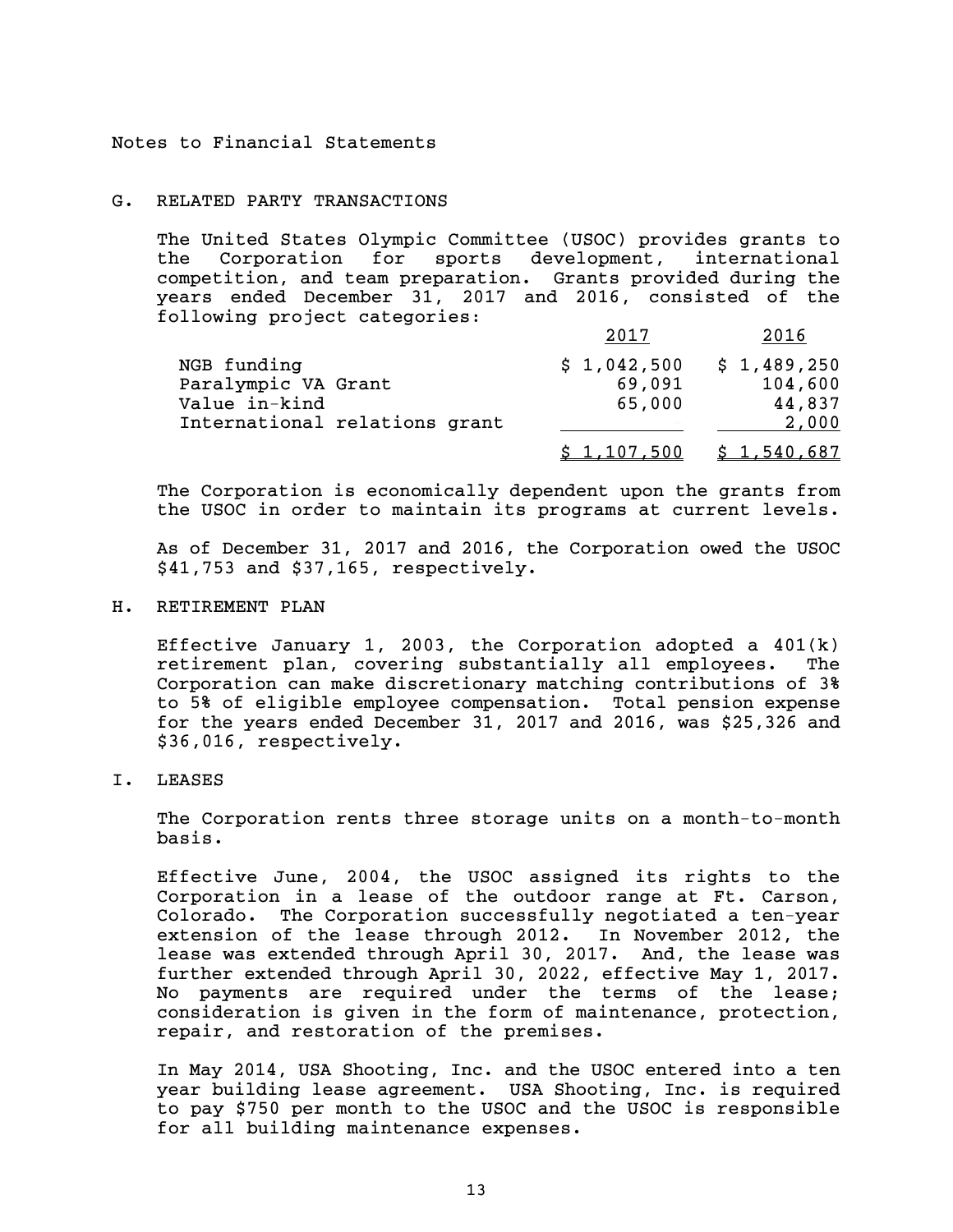I. LEASES – Continued

Periodically, the Corporation also leases facilities for events and other storage needs.

Total rent expense for the years ended December 31, 2017 and 2016, was \$34,275 and \$21,613, respectively.

For years ended December 31, future minimum lease payments under the USOC lease agreement are as follows:

| 2018         | 9,000<br>\$   |
|--------------|---------------|
| 2019         | 9,000         |
| 2020         | 9,000         |
| 2021         | 9,000         |
| 2022         | 9,000         |
| Future years | 11,250        |
| Total        | <u>56,250</u> |

J. CONTINGENCIES

Occasionally, the Corporation is named defendant in a lawsuit or other form of complaint. In the opinion of management, any pending or threatened claims against the Corporation, as of December 31, 2017, are either without merit or will not exceed insurance limits.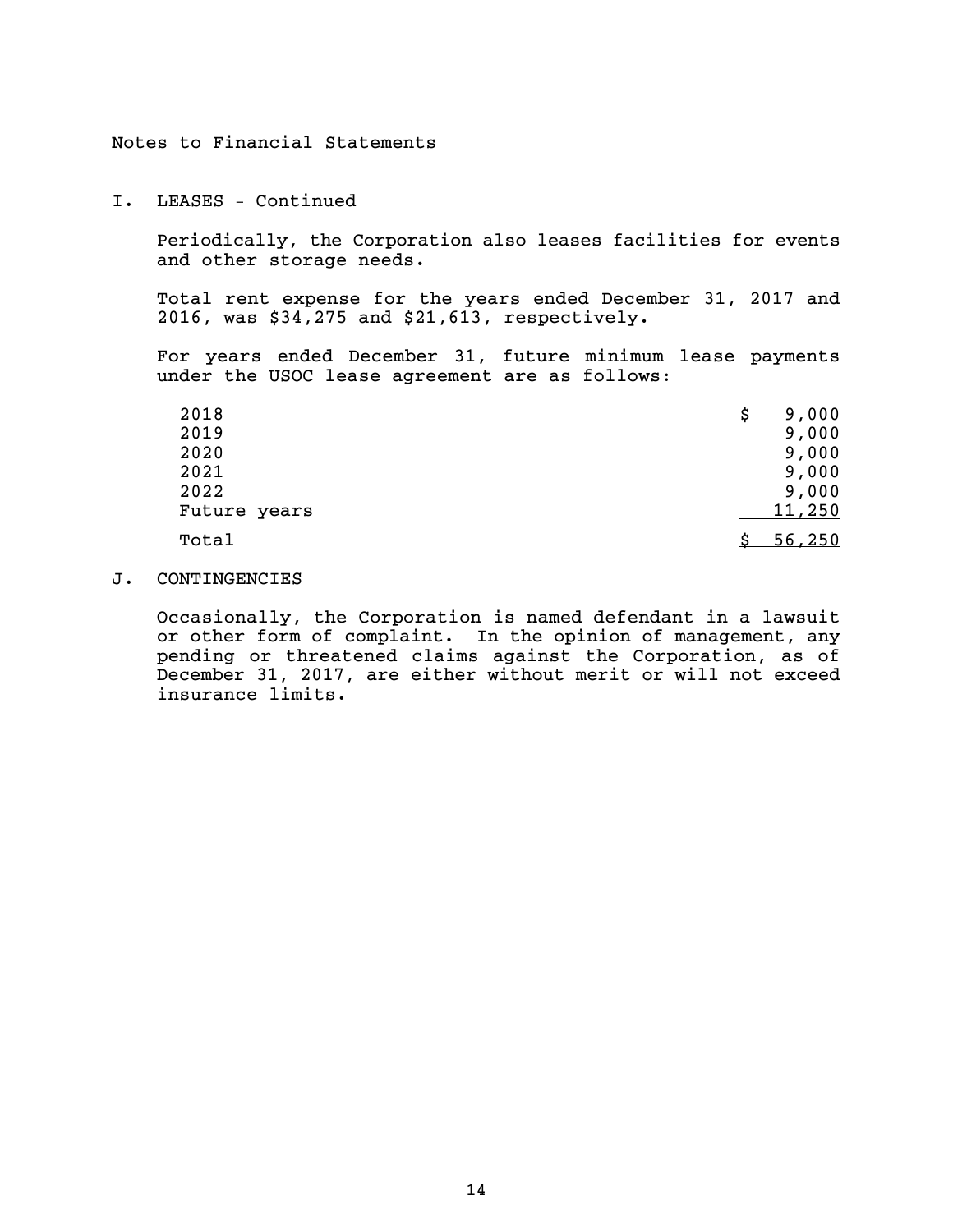# USA SHOOTING, INC.

Schedule of Program Services

For the Year Ended December 31, 2017

(With Comparative Totals for 2016)

|                           |    | Elite<br>Athlete<br>Programs |    | Competitions | Shooter<br>Development | Membership    |    | 2017<br>Totals |    | 2016<br>Totals |
|---------------------------|----|------------------------------|----|--------------|------------------------|---------------|----|----------------|----|----------------|
| Airfare                   | Ŝ. | 470,382                      | Ŝ. | 64,848       | \$<br>11,916           | \$            | Ŝ. | 547,146        | Ŝ. | 600,955        |
| Ammunition                |    | 270,687                      |    | 5,175        | 2,531                  |               |    | 278,393        |    | 188,022        |
| Audit & legal             |    | 10,119                       |    |              |                        |               |    | 10,119         |    | 2,856          |
| Awards & medals           |    | 3,282                        |    | 29,304       | 131                    |               |    | 32,717         |    | 93,088         |
| Bank & data base services |    | 2,489                        |    | 12,613       |                        | 5,208         |    | 20,310         |    | 9,956          |
| Competition entry fees    |    | 46,794                       |    | 117          | 1,470                  |               |    | 48,381         |    | 128,916        |
| Depreciation              |    | 78,006                       |    |              |                        |               |    | 78,006         |    | 75,179         |
| Dues & subscriptions      |    | 34,526                       |    |              | 259                    |               |    | 34,785         |    | 15,422         |
| Employee benefits         |    | 58,203                       |    | 8,786        | 2,185                  | 8,158         |    | 77,332         |    | 124,526        |
| Equipment purchases       |    | 5,546                        |    | 430          | 3,900                  | 866           |    | 10,742         |    | 15,647         |
| Equipment rental          |    | 1,043                        |    |              |                        |               |    | 1,043          |    | 10,245         |
| Facility lease            |    | 32,232                       |    | 1,043        | 1,000                  |               |    | 34,275         |    | 21,429         |
| Insurance & workers comp. |    | 30,309                       |    | 2,037        | 759                    | 325           |    | 33,430         |    | 30,040         |
| Lodging & meals           |    | 767,559                      |    | 349,590      | 39,597                 |               |    | 1,156,746      |    | 1,118,462      |
| Other expense             |    | 1,803                        |    |              |                        |               |    | 1,803          |    | 7,780          |
| Payroll taxes             |    | 43,879                       |    | 3,763        | 8,622                  | 3,784         |    | 60,048         |    | 62,118         |
| Postage & shipping        |    | 9,438                        |    | 1,225        | 1,196                  | 19,243        |    | 31,102         |    | 21,359         |
| Practice rounds           |    | 8,695                        |    |              |                        |               |    | 8,695          |    | 8,731          |
| Printing                  |    | 954                          |    | 1,289        | 438                    | 8,830         |    | 11,511         |    | 35,594         |
| Professional services     |    | 41,011                       |    | 29,668       | 12,181                 | 30,938        |    | 113,798        |    | 57,130         |
| Promotional items         |    | 2,844                        |    | 22,597       | 4,264                  | 2,662         |    | 32,367         |    | 35,330         |
| Range operations          |    | 28,005                       |    |              |                        |               |    | 28,005         |    | 6,015          |
| Registrations             |    | 625                          |    |              |                        |               |    | 625            |    | 425            |
| Salaries                  |    | 564,676                      |    | 47,349       | 108,763                | 50,439        |    | 771,227        |    | 801,014        |
| Stipends                  |    | 44,357                       |    |              |                        |               |    | 44,357         |    | 34,300         |
| Supplies                  |    | 13,806                       |    | 2,808        | 4,123                  | 18,810        |    | 39,547         |    | 40,340         |
| Targets                   |    | 29,365                       |    | 21,814       | (4,928)                |               |    | 46,251         |    | 30,488         |
| Telephone                 |    | 9,619                        |    | 207          | 772                    | 94            |    | 10,692         |    | 10,601         |
| Travel subsidy            |    | 72,046                       |    | 600          |                        |               |    | 72,646         |    | 99,685         |
| Uniforms                  |    | 5,677                        |    |              |                        |               |    | 5,677          |    | 15,726         |
| Totals                    |    | \$2,687,977                  | \$ | 605,263      | \$<br>199,179          | \$<br>149,357 |    | \$3,641,776    |    | \$3,701,379    |